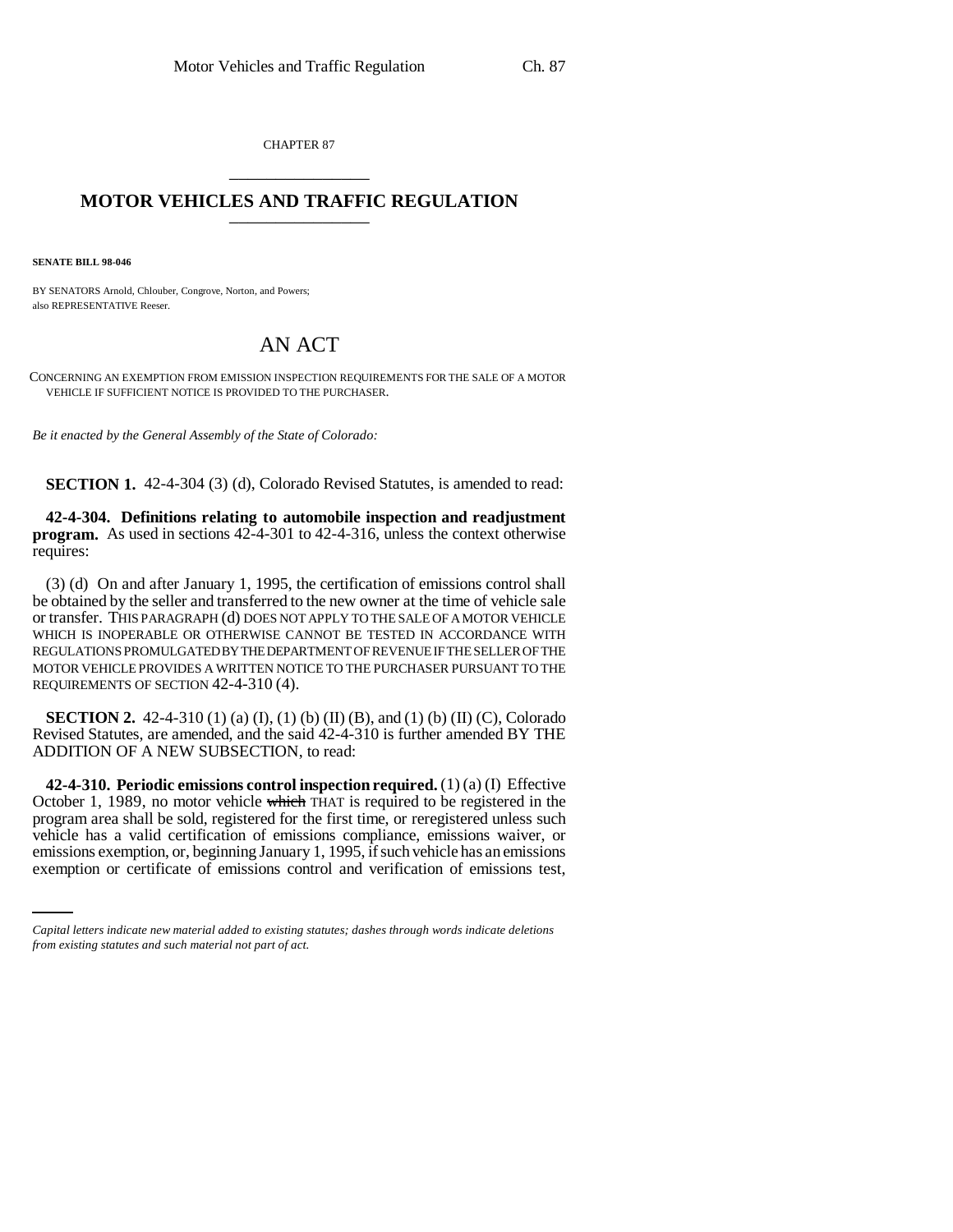certification as required by the appropriate county. The provisions of this paragraph (a) shall not apply to motor vehicle transactions at wholesale between motor vehicle dealers licensed pursuant to article 6 of title 12, C.R.S. THIS SUBPARAGRAPH (I) DOES NOT APPLY TO THE SALE OF A MOTOR VEHICLE WHICH IS INOPERABLE OR OTHERWISE CANNOT BE TESTED IN ACCORDANCE WITH REGULATIONS PROMULGATED BY THE DEPARTMENT OF REVENUE IF THE SELLER OF THE MOTOR VEHICLE PROVIDES A WRITTEN NOTICE TO THE PURCHASER PURSUANT TO THE REQUIREMENTS OF SUBSECTION (4) OF THIS SECTION. IF A MOTOR VEHICLE IS EXEMPTED FROM THE REQUIREMENT FOR OBTAINING A CERTIFICATION OF EMISSIONS CONTROL PRIOR TO SALE BECAUSE IT IS INOPERABLE OR OTHERWISE CANNOT BE TESTED, THE NEW OWNER OF THE MOTOR VEHICLE IS REQUIRED TO OBTAIN A CERTIFICATION OF EMISSIONS CONTROL FOR SUCH MOTOR VEHICLE BEFORE REGISTERING IT IN THE PROGRAM AREA.

(b) (II) (B) 1982 and newer model motor vehicles required pursuant to this section to have a certification of emissions control shall be inspected at the time of the sale or transfer of any such vehicle and, prior to registration renewal, shall be issued a certification of emissions control which THAT shall be valid for twenty-four months except as provided under section 42-4-309. THIS SUB-SUBPARAGRAPH (B) DOES NOT APPLY TO THE SALE OF A MOTOR VEHICLE WHICH IS INOPERABLE OR OTHERWISE CANNOT BE TESTED IN ACCORDANCE WITH REGULATIONS PROMULGATED BY THE DEPARTMENT OF REVENUE IF THE SELLER OF THE MOTOR VEHICLE PROVIDES A WRITTEN NOTICE TO THE PURCHASER PURSUANT TO THE REQUIREMENTS OF SUBSECTION (4) OF THIS SECTION.

(C) 1981 and older model motor vehicles required pursuant to this section to have a certification of emissions control shall be inspected at the time of the sale or transfer of any such vehicle and, prior to registration renewal, shall be issued a certification of emissions control which THAT shall be valid for twelve months. THIS SUB-SUBPARAGRAPH (C) DOES NOT APPLY TO THE SALE OF A MOTOR VEHICLE WHICH IS INOPERABLE OR OTHERWISE CANNOT BE TESTED IN ACCORDANCE WITH REGULATIONS PROMULGATED BY THE DEPARTMENT OF REVENUE IF THE SELLER OF THE MOTOR VEHICLE PROVIDES A WRITTEN NOTICE TO THE PURCHASER PURSUANT TO THE REQUIREMENTS OF SUBSECTION (4) OF THIS SECTION.

(4) (a) THE SELLER OF A MOTOR VEHICLE WHICH IS INOPERABLE OR OTHERWISE CANNOT BE TESTED IN ACCORDANCE WITH REGULATIONS PROMULGATED BY THE DEPARTMENT OF REVENUE IS NOT REQUIRED TO OBTAIN A CERTIFICATION OF EMISSIONS CONTROL PRIOR TO THE SALE OF THE VEHICLE IF THE SELLER PROVIDES A WRITTEN NOTICE TO THE PURCHASER PRIOR TO COMPLETION OF THE SALE THAT CLEARLY INDICATES THE FOLLOWING:

(I) THE VEHICLE DOES NOT CURRENTLY COMPLY WITH THE EMISSIONS REQUIREMENTS FOR THE PROGRAM AREA;

(II) THE SELLER DOES NOT WARRANT THAT THE VEHICLE WILL COMPLY WITH EMISSIONS REQUIREMENTS; AND

(III) THE PURCHASER IS RESPONSIBLE FOR COMPLYING WITH EMISSIONS REQUIREMENTS PRIOR TO REGISTERING THE VEHICLE IN THE EMISSIONS PROGRAM AREA.